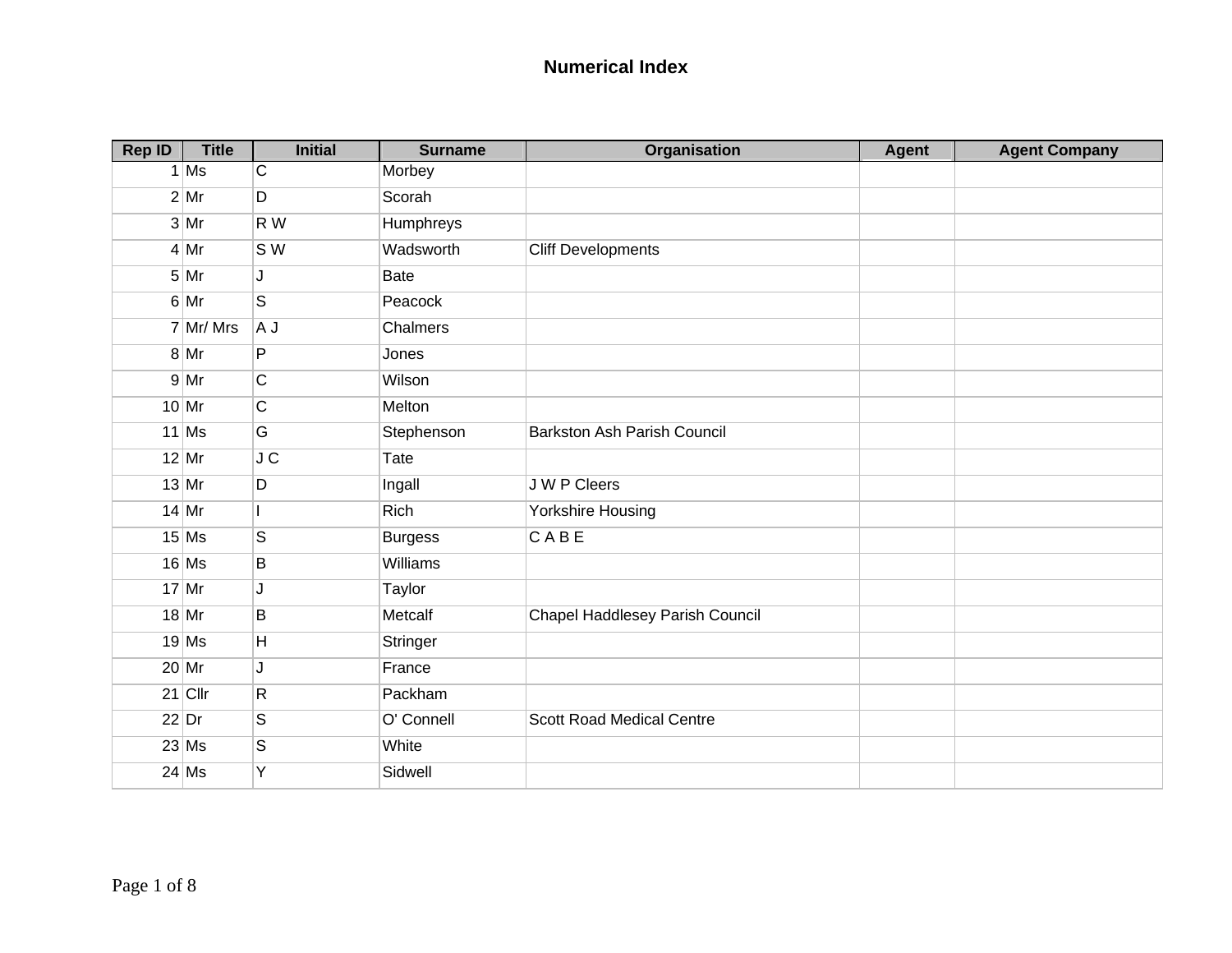| <b>Rep ID</b> | <b>Title</b> | <b>Initial</b> | <b>Surname</b> | Organisation                                  | Agent  | <b>Agent Company</b>   |
|---------------|--------------|----------------|----------------|-----------------------------------------------|--------|------------------------|
|               | $25$ Mrs     | A              | Chambers       |                                               |        |                        |
|               | $26$ Dr      | GR             | Woolley        | C.P.R.E York & Selby                          |        |                        |
|               | $27$ Ms      | E              | Lawrenson      |                                               |        |                        |
|               | $28$ Mr      | T              | Marrow         |                                               |        |                        |
|               | $29$ Mr      | $\mathsf{R}$   | Atkinson       |                                               |        |                        |
|               | $30$ Mr      | K.S            | Lamb           |                                               |        |                        |
|               | $31$ Mr      | P              | <b>Bielby</b>  | Darton E G S Ltd                              |        |                        |
|               | $32$ Mr      | $\mathsf{R}$   | Donson         | <b>Barratt Homes</b>                          |        |                        |
|               | $33$ Mr      | M              | Clarke         | Stillingfleet Parish Council                  |        |                        |
|               | 34 Mr        | T              | Eves           |                                               |        |                        |
|               | 35 Mr/ Mrs   |                | <b>G</b> Eves  |                                               |        |                        |
|               | 36 Mr        | T              | Goring         |                                               |        |                        |
|               | 37 Mr/ Mrs   |                | Reynolds       |                                               |        |                        |
|               | 38 Mr/Mrs    |                | Holland        | P & D P Holland                               |        |                        |
|               | $39$ Mrs     | J M            | Collier        | Bolton Percy, Colton & Steeton Parish Council |        |                        |
|               | $40$ Ms      | L              | <b>Britton</b> |                                               |        |                        |
|               | $41$ Ms      | M              | Miles          |                                               |        |                        |
|               | 42 Mr        | N              | Sandford       | The Woodland Trust                            |        |                        |
| 43            |              |                |                | NOMS / HM Prison Service                      | Savage | <b>Atkins Global</b>   |
|               | 44 Miss      | $\mathsf{R}$   | <b>Bust</b>    | The Coal Authority                            |        |                        |
|               | 45 Mr        | S J            | <b>Staines</b> | Friends Families and Travellers Planning      |        |                        |
|               | 46 Mr        | M              | Naylor         | Yorkshire Water                               |        |                        |
|               | $47$ Mrs     | FMA            | Farman         | <b>Hensall Parish Council</b>                 |        |                        |
|               | 48 Mr        | S              | Ward           | Selby Garden Centre                           | Wyatt  | <b>Signet Planning</b> |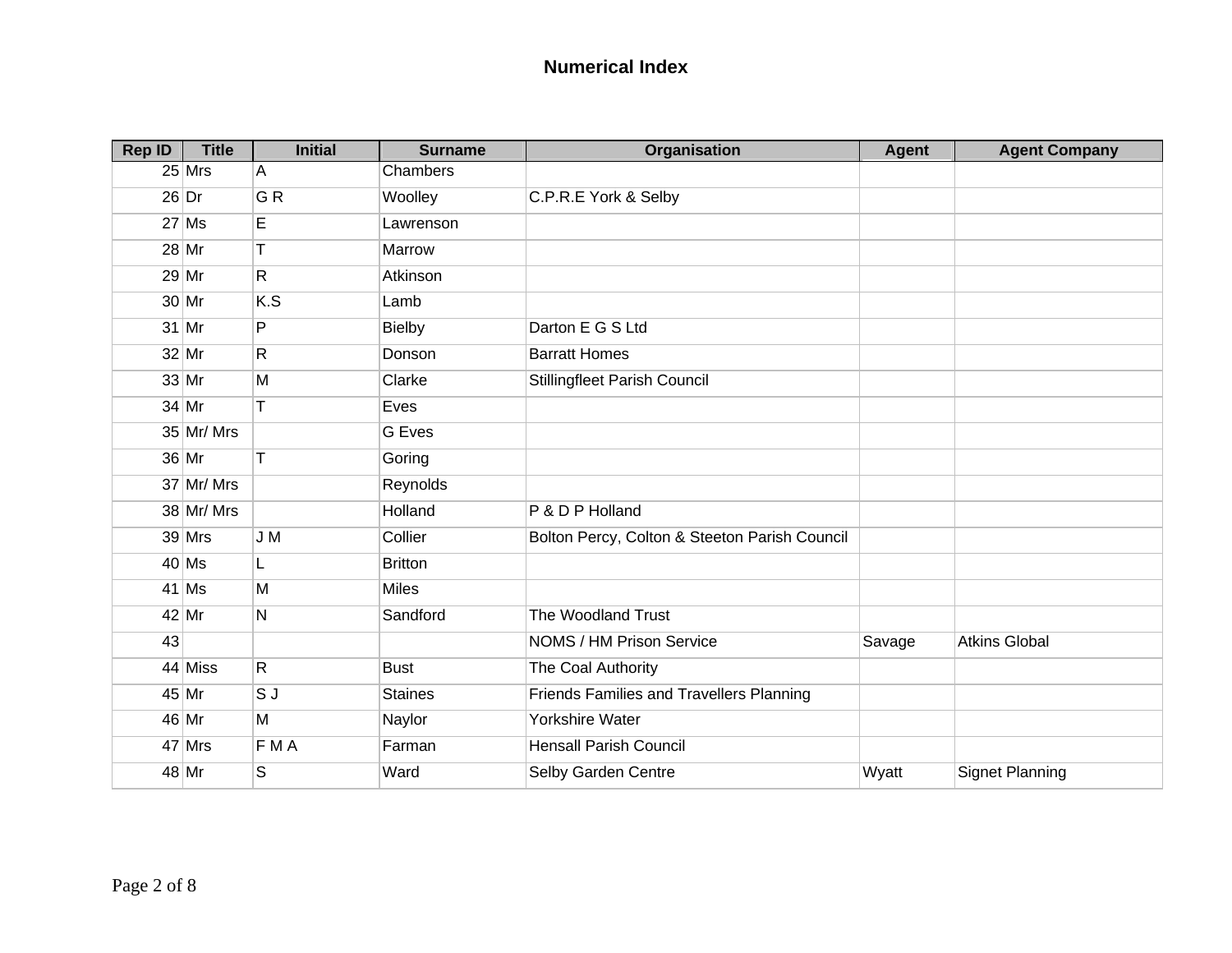| <b>Rep ID</b> | <b>Title</b> | <b>Initial</b> | <b>Surname</b>        | Organisation                            | <b>Agent</b>   | <b>Agent Company</b>        |
|---------------|--------------|----------------|-----------------------|-----------------------------------------|----------------|-----------------------------|
|               | 49 Mr        | A              | Senior                |                                         |                |                             |
|               | 50 Mr        | B              | Hopper                | Hemingbrough Parish Council             |                |                             |
|               | 51 Mr        | J W            | Wildash               |                                         |                |                             |
|               | 52 Mr        | K.             | Tyro                  |                                         |                |                             |
|               | 53 Mr        | M              | Johnson               | <b>Dacres Commercial</b>                |                |                             |
|               | $54$ Mrs     | A              | Thomas                | <b>Tadcaster Town Council</b>           |                |                             |
|               | 55 Mr        | P              | <b>Back</b>           | Stutton-cum-Hazlewood Parish Council    |                |                             |
|               | $56$ Mrs     | D              | Taylor                |                                         |                |                             |
|               | 57 Mr        |                | Smith                 | English Heritage - Yorkshire and Humber |                |                             |
|               | 58 Mr/ Mrs   |                | Parish                |                                         | Taylor         | Knight Frank                |
|               | $59$ Ms      | $\mathsf C$    | Martin                | <b>Camblesforth Parish Council</b>      |                |                             |
|               | 60 Mr        | P              | <b>Boyes</b>          |                                         | <b>Dhillon</b> | <b>RPS</b>                  |
|               | 61 Mr        | P <sub>N</sub> | Dowding               |                                         |                |                             |
|               | 62 Mr        | DJ             | Ashton                |                                         |                |                             |
|               | 63 Mr        | M              | Walton                | <b>Hillam Parish Council</b>            |                |                             |
|               | $64$ Mrs     | D              | Withington            | <b>Balne Parish Council</b>             |                |                             |
|               | $65$ Ms      | SM             | <b>Campbell Bruce</b> |                                         |                |                             |
|               | 66 Mr        | P              | Woolley               | Rigid Paper Ltd                         | Edwards        | <b>Barnes Noble Edwards</b> |
|               | 67 Mr        | PJ             | Mandley               |                                         |                |                             |
|               | 68 Mr        | J              | <b>Bruce</b>          |                                         |                |                             |
|               | 69 Mr        | C              | Narrainen             |                                         |                |                             |
|               | $70$ Ms      | H              | Ledger                | Sport England                           |                |                             |
|               | 71 Mr        | D              | Boldison              |                                         |                |                             |
|               | 72 Mr        | S G            | Pinder                |                                         |                |                             |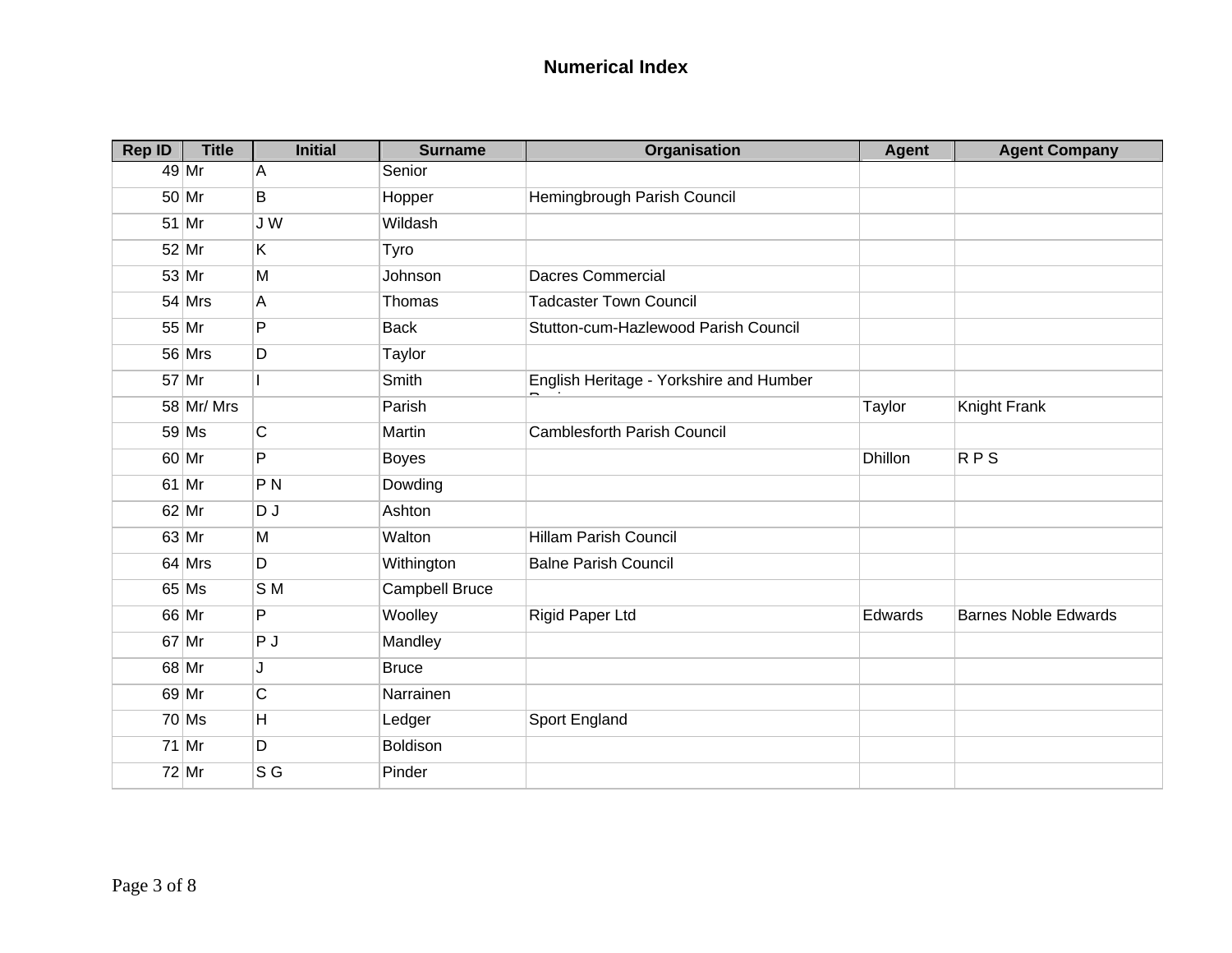| <b>Rep ID</b> | <b>Title</b> | <b>Initial</b> | <b>Surname</b>  | Organisation                              | Agent          | <b>Agent Company</b>     |
|---------------|--------------|----------------|-----------------|-------------------------------------------|----------------|--------------------------|
|               | $73$ Mrs     | J              | Jennings        | <b>Brayton Parish Council</b>             |                |                          |
|               | 74 Miss      | J              | Lee             | <b>Yorkshire Forward</b>                  |                |                          |
|               | $75$ Mr      | S              | Jones           | <b>Highways Agency</b>                    |                |                          |
|               | 76 Miss      | $\mathsf{R}$   | Freeman         | The Theatres Trust                        |                |                          |
| 77            |              |                |                 | V P K Packaging Group                     | Ramsay         | <b>Holmar Property</b>   |
|               | 78 Mr        | J A            | <b>Chilvers</b> |                                           |                |                          |
|               | 79 Mr        | P              | Johnson         |                                           | Kemsley        | Peacock & Smith          |
|               | $80$ Mr      | G              | Markham         |                                           |                |                          |
|               | 81 Mr        | C              | <b>Bunnage</b>  | North Yorkshire County Council (Planning) |                |                          |
| 82            |              |                |                 | Redrow Homes and Persimmon Homes          | Johnson        | <b>Dacres Commercial</b> |
|               | $83$ Mr      | K              | Riley           |                                           |                |                          |
|               | $84$ Mr      | P              | Gerrard         |                                           |                |                          |
|               | $85$ Mr      | B              | Lockwood        |                                           |                |                          |
| 86            |              |                |                 | Queens Staithe Leisure Ltd                | Leeming        | Carter Jonas LLP         |
| 87            |              |                |                 | <b>Bluestone Homes</b>                    | <b>Borrows</b> | <b>Ward Associates</b>   |
|               | 88 Mr        | D              | Bell            | <b>Burn Gliding Club</b>                  |                |                          |
|               | 89 Mr        | P              | Crossley        |                                           |                |                          |
| 90            |              |                |                 | <b>Composite Energy Limited</b>           | Reilly         | C B Richard Ellis Ltd    |
|               | 91 Mr/ Mrs   | B              | Falkingham      |                                           |                |                          |
|               | $92$ Mr      | M              | Graham          | Sherburn in Elmet Community Association   |                |                          |
|               | $93$ Mr      | J              | Wake            |                                           | Chaplin        | Lister Haigh Ltd         |
|               | 94 Mr        | CW&GW          | Woodall         |                                           | Chaplin        | Lister Haigh Ltd         |
|               | 95 Mr        |                | Lupton          |                                           | Chaplin        | Lister Haigh Ltd         |
|               | 96 Mr        | R              | Walmsley        |                                           | Chaplin        | Lister Haigh Ltd         |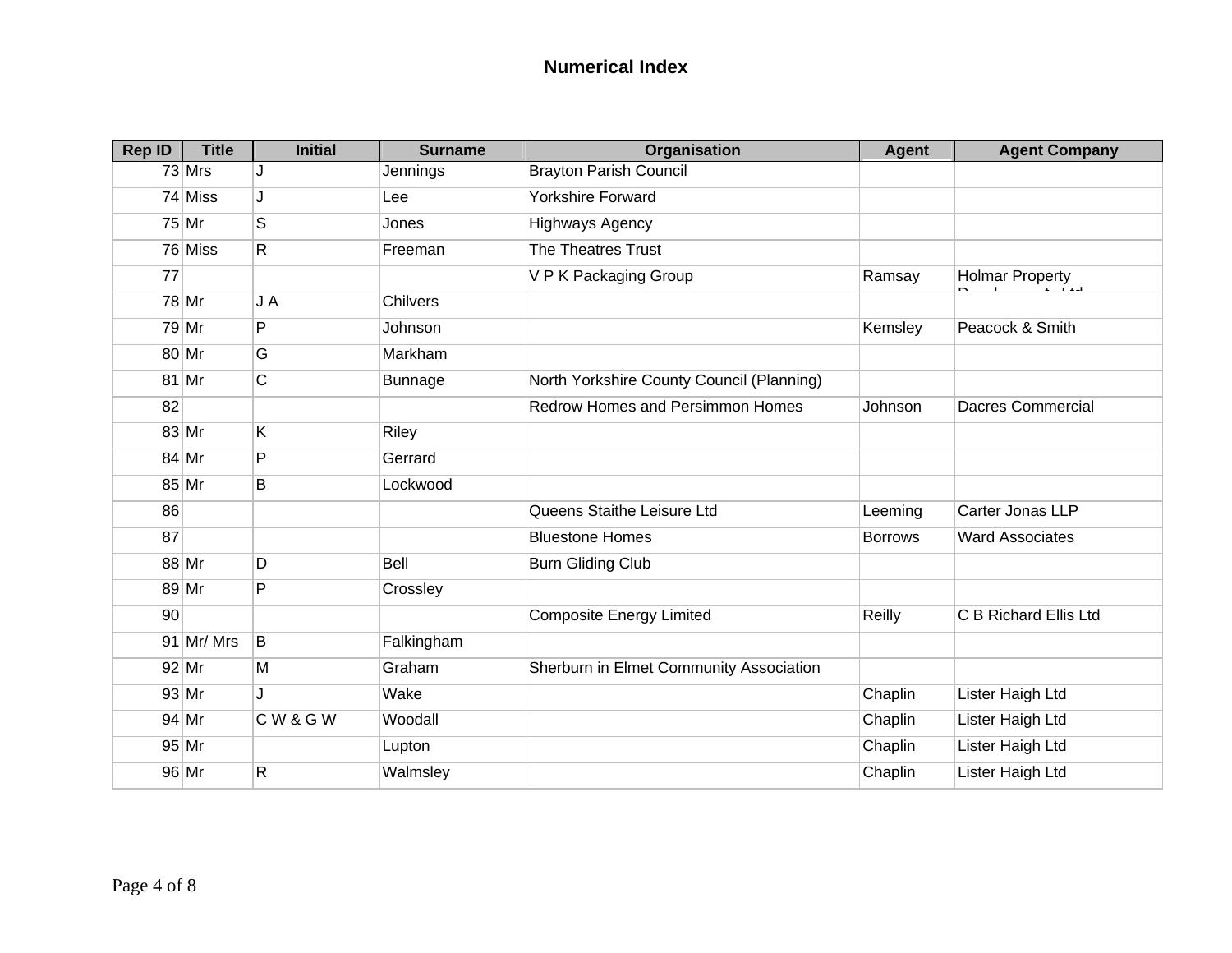| <b>Rep ID</b> | <b>Title</b>  | <b>Initial</b> | <b>Surname</b>  | Organisation                            | <b>Agent</b>     | <b>Agent Company</b>                   |
|---------------|---------------|----------------|-----------------|-----------------------------------------|------------------|----------------------------------------|
|               | 97 Mr         | S              | Metcalfe        |                                         | Chaplin          | Lister Haigh Ltd                       |
|               | 98 Mr/ Mrs    | $\mathsf{R}$   | Owens           |                                         | Chaplin          | Lister Haigh Ltd                       |
|               | 99 Mr         | R.             | Metcalfe        |                                         | Chaplin          | Lister Haigh Ltd                       |
| $100$ Mr      |               | R.             | Atkinson        |                                         | Chaplin          | Lister Haigh Ltd                       |
|               | $101$ Miss    | K Pick & Mrs E | Moore           |                                         | Chaplin          | Lister Haigh Ltd                       |
| $102$ Mr      |               | G              | Ingham          |                                         |                  |                                        |
| $103$ Mr      |               | N              | Mc Cool         | <b>Skipwith Parish Council</b>          |                  |                                        |
| $104$ Mr      |               | D              | Richardson      |                                         |                  |                                        |
| 105           |               |                |                 | <b>Drax Power Ltd</b>                   | Dalton           | Dalton Warner Davis L L P              |
|               | $106$ Mrs     | $\mathsf{R}$   | Wiggington      | GOYH                                    |                  |                                        |
|               | $107$ Mr/ Mrs |                | Stephenson      |                                         | Rose             | Spawforths                             |
|               | 108 Mr/ Mrs   | A              | Swann           |                                         |                  |                                        |
| $109$ Mr      |               | A C            | Mc Guigan       | <b>Hirst Courtney Parish Council</b>    |                  |                                        |
| $110$ Ms      |               | C              | Lumley          |                                         |                  |                                        |
| 111           |               | R              | Cooper          |                                         |                  |                                        |
| 112           |               | JA             | Maltby          |                                         |                  |                                        |
|               | $113$ Mrs     | J A            | Jones           |                                         |                  |                                        |
| $114$ Ms      |               | Α              | Whiteley        |                                         |                  |                                        |
| 115           |               |                |                 | <b>Church Commissioners for England</b> | Wright           | Smiths Gore                            |
|               | $116$ Ms      | A              | Rowling         | South Milford Parish Council            |                  |                                        |
| $117$ Mr      |               | P              | Hill            | Hogg Builders (York) Ltd                | Watts            | Nathaniel Lichfield &<br>$\sim$ $\sim$ |
| $118$ Ms      |               | R              | Hardingham      | Yorkshire & Humber Assembly             |                  |                                        |
| $119$ Mr      |               | C              | Holm            | Natural England                         |                  |                                        |
| $120$ Mr      |               | J.             | <b>Bromhead</b> | Connaught Consultancy Service L L P     | <b>Blinkhorn</b> | Indigo Planning Ltd                    |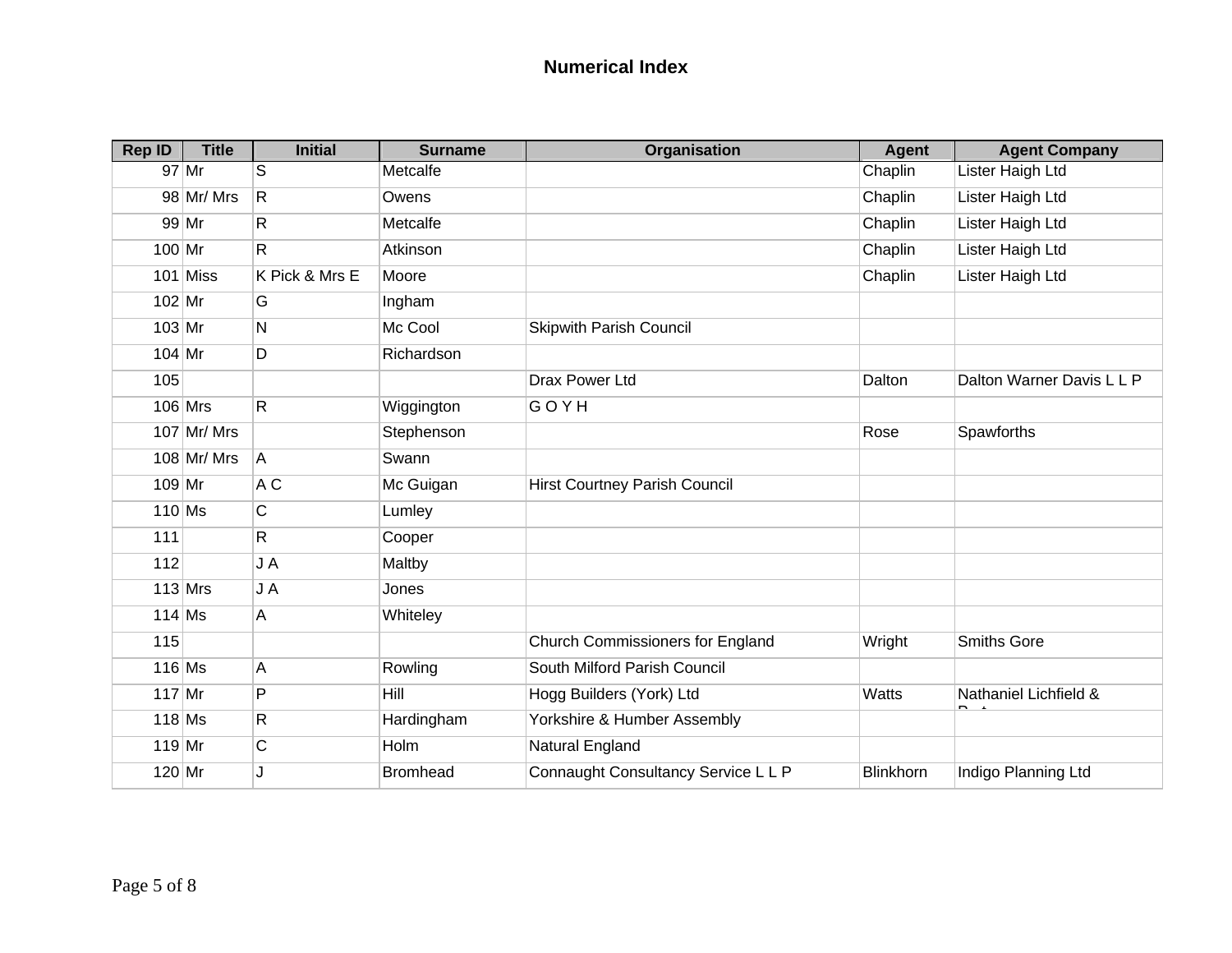| <b>Rep ID</b> | <b>Title</b>       | <b>Initial</b> | <b>Surname</b> | Organisation                               | <b>Agent</b>  | <b>Agent Company</b>         |
|---------------|--------------------|----------------|----------------|--------------------------------------------|---------------|------------------------------|
| $121$ Mr      |                    | S              | Parkinson      | <b>Clariant Production UK Ltd</b>          | Laing         | Indigo Planning Ltd          |
| $122$ Mr      |                    | A              | Dixon          | North Yorkshire County Council (Education) |               |                              |
| $123$ Mr      |                    | N              | Chambers       | <b>Tangent Properties</b>                  |               |                              |
|               | $124$ Mr/ Mrs      | D M            | Bellamy        | <b>Burn Parish Council</b>                 |               |                              |
|               | $125$ Mrs          | J              | <b>Bradley</b> | <b>Bilbrough Parish Council</b>            |               |                              |
| 126           |                    |                |                | Various landowners/developers              | <b>Natkus</b> | The Land and Development     |
|               | 127 Mr & Mrs $ C $ |                | Hale           |                                            |               |                              |
| $128$ Ms      |                    | Κ              | Ginks          | <b>Commercial Estates Group Ltd</b>        | Smith         | Peacock & Smith              |
| $129$ Mr      |                    | JT             | Deans          | Kelfield Parish Council                    |               |                              |
| 130           |                    |                | I Chilvers     |                                            |               |                              |
|               | $131$ Mrs          | $\mathsf{N}$   | Rowland        | Savills Planning and Regeneration          |               |                              |
| 132           |                    | A              | Pound          |                                            |               |                              |
| $133$ Mr      |                    | D              | Lewis          |                                            |               |                              |
| $134$ Mr      |                    | G              | Orr            | <b>Ryelands Ltd</b>                        |               |                              |
| 135           |                    |                |                | Samuel Smith Old Brewery (Tadcaster)       | Loomes        | <b>Cunnane Town Planning</b> |
| 136           |                    | D              | Thompson       |                                            | <b>Bartle</b> | Bartle & Son                 |
| 137           |                    |                |                |                                            | Hubbard       |                              |
| 138           |                    | M              | <b>Blake</b>   |                                            |               |                              |
| $139$ Ms      |                    | S              | Gilbert        | <b>Brotherton Parish Council</b>           |               |                              |
| 140           |                    | H R            | Poskitt        |                                            |               |                              |
| $141$ Mr      |                    | P              | Mason          |                                            |               |                              |
|               | $142$ Mrs          | $\mathsf C$    | Naylor         | Wistow Road Neighbourhood Watch            |               |                              |
| 143           |                    |                |                | Bellway Homes (Yorkshire) Ltd & BOCM Pauls | Rose          | Spawforths                   |
| 144           |                    |                |                | Jas Bowman & Sons                          | Forshaw       | <b>Atisreal Ltd</b>          |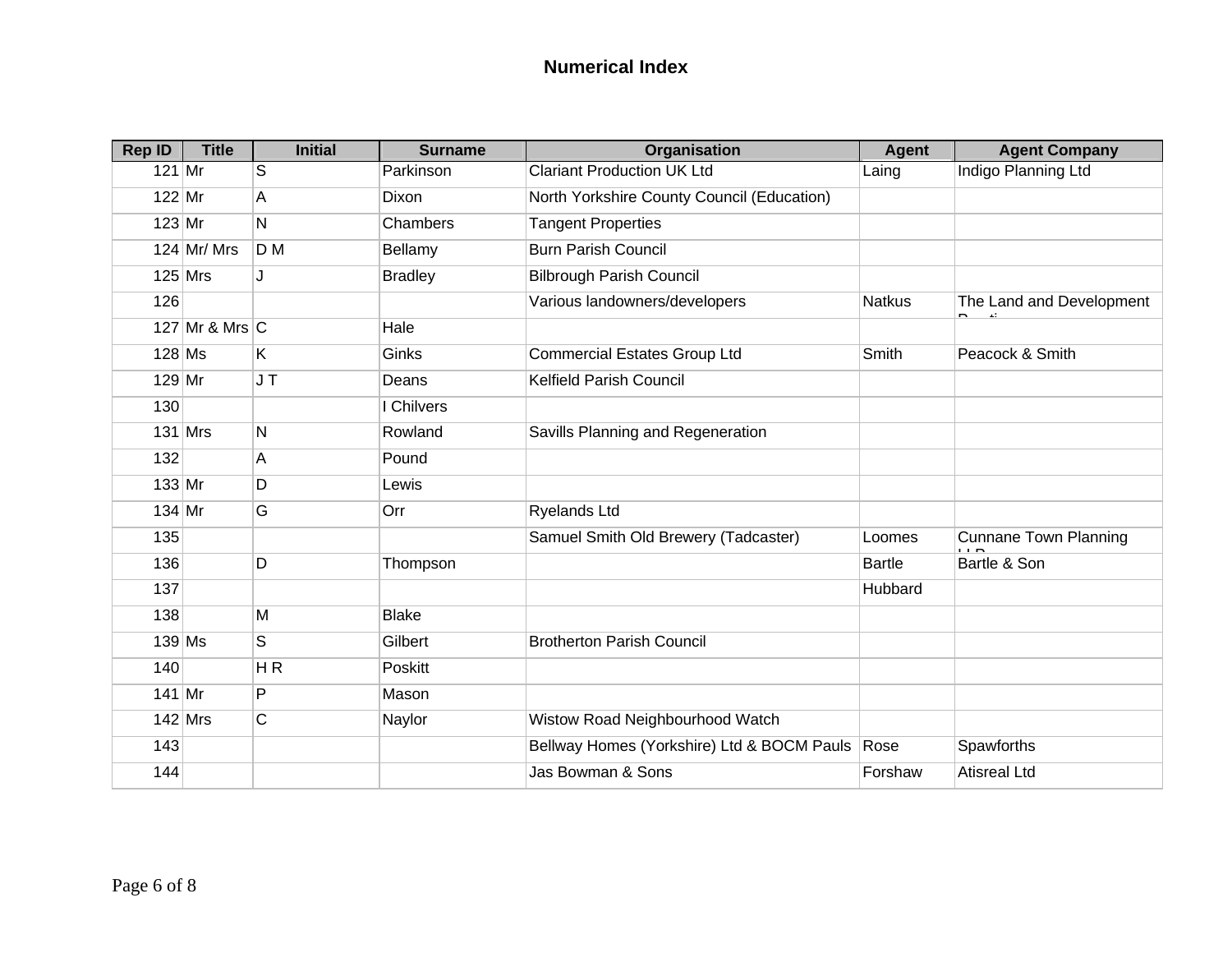| <b>Rep ID</b> | <b>Title</b>  | <b>Initial</b> | <b>Surname</b> | Organisation                        | <b>Agent</b>  | <b>Agent Company</b>       |
|---------------|---------------|----------------|----------------|-------------------------------------|---------------|----------------------------|
| $145$ Mr      |               | D              | Lapish         |                                     | <b>Barry</b>  | Carter Jonas L L P         |
| 146 Mr        |               | A              | Murray         | <b>Harworth Estates</b>             | <b>Willis</b> | Atisreal                   |
| 147           |               |                |                | <b>Grimston Park Estate</b>         | <b>Barry</b>  | Carter Jonas L L P         |
| $148$ Mr      |               | D              | Waddington     |                                     | Barry         | Carter Jonas L L P         |
| $149$ Ms      |               | L              | Warmsley       | York Diocesan Board of Finance Ltd  | Hill          | A A H Planning Consultants |
|               | $150$ Mrs     | D              | Dumbell        | Barlby and Osgodby Parish Council   |               |                            |
| $151$ Mr      |               | Z              | Ali            | <b>Environment Agency</b>           |               |                            |
| $152$ Mr      |               | G              | Willows        |                                     |               |                            |
| $153$ Mr      |               | J              | Davie          | <b>Whitley Parish Council</b>       |               |                            |
|               | $154$ Mr/ Mrs | <b>BL</b>      | Wales          |                                     |               |                            |
|               | $155$ Mr/ Mrs | L              | O' Dowd        |                                     |               |                            |
|               | $156$ Miss    | F              | Mc Guire       |                                     |               |                            |
| $157$ Mr      |               | R R            | Forrester      |                                     |               |                            |
|               | $158$ Cllr    | B              | Percival       |                                     |               |                            |
| $159$ Mr      |               | M              | Smith          |                                     |               |                            |
| $160$ Ms      |               | S              | <b>Robin</b>   | Yorkshire Wildlife Trust            |               |                            |
|               | $161$ Mrs     |                | Y Mason        | <b>Biggin Parish Council</b>        |               |                            |
| 162           |               | Κ              | Couchie        |                                     |               |                            |
| 163           |               |                | M Couchie      |                                     |               |                            |
|               | $164$ Ms      | B              | Wilson         | Sherburn-In-Elmet Parish Council    |               |                            |
| $165$ Mr      |               | J M            | Mc Cloy        | <b>Burton Salmon Parish Council</b> |               |                            |
| 166 Mr        |               | $\mathsf{R}$   | Fogden         | Kellington Parish Council           |               |                            |
| 167           |               | S <sub>C</sub> | <b>Black</b>   |                                     |               |                            |
| 168           |               | L              | Gregory        |                                     |               |                            |